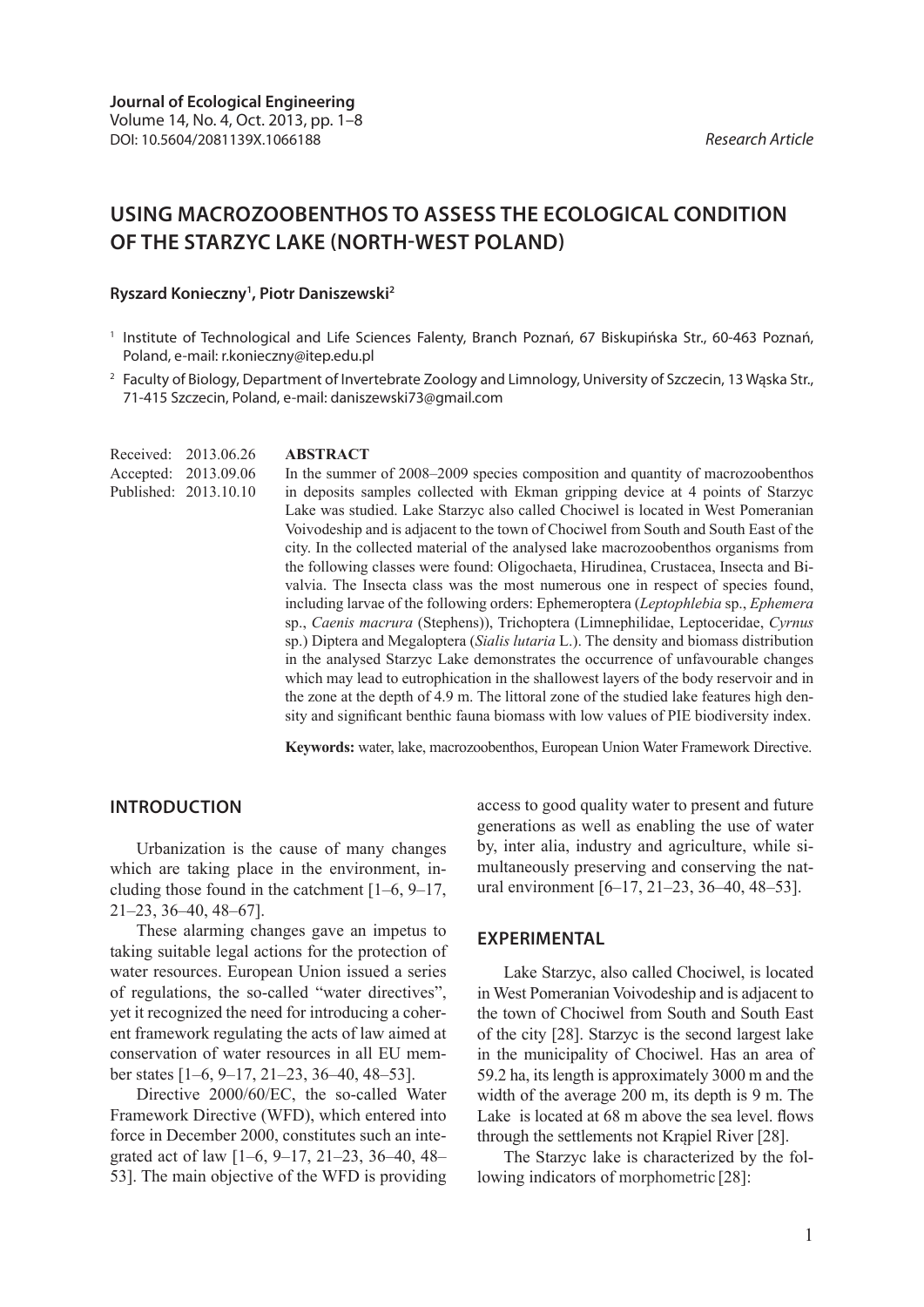- latitude N  $53^{\circ}27'39''$ ,
- longitude E  $15^{\circ}20'43"$ .
- mirror surface water  $-59.2$  ha,
- capacity  $-1575.8$  m<sup>3</sup>,
- maximum depth  $-6.1$  m,
- average depth  $-2.7$  m,
- maximum length  $-1960$  m,
- maximum width  $-370$  m,
- the length of the coastline  $-5175$  m.

Research was carried out in the years 2008– 2009, in the period from July. At the place of sampling pH was determined (Fig. 1).



**Fig. 1.** Location of the measuring point in Starzyc lake. *Source: Google maps 2012/own elaboration/*

Benthic material (sediments) along with benthic fauna was collected with Ekman-Brige grab sampler (surface of 225 cm<sup>2</sup>). Following that, the type of sediment and depth of the bottom were determined (Table 1). Benthic fauna was collected during two summer months from 6 sampling stations located in the littoral and profundal zone (altogether 4 samples).

The location of research stations resulted from tributary positions and water reservoir morphometry. At each station 2 sub-samples were collected.

The collected material was rinsed on a sieve with a mesh size of 0.5 mm and it was conserved in 4% formalin solution. Animals were segregated macroscopically and under a stereomicroscope (PZO make) into individual taxa, and their concentration was referenced to  $1 \text{ m}^2$  of the surface of the lake bottom. Benthic fauna taxa collected from individual stations were weighted with an accuracy of 0.01 g after having been dried on filter paper. Fauna biomass was presented in grams of wet mass per 1 m<sup>2</sup> of the bottom.

Frequencies (F) were calculated from the following formula:

$$
F = \frac{n}{N} \cdot 100\%
$$

where:  $n$  – number of stations where a given taxon occurred,

*N* – number of research stations.

Dominance index (D) was calculated from the following formula:

D = 
$$
\frac{s(a)}{s}
$$
 100%

where:  $S(a)$  – is a sum of individuals belonging to  $taxon, a$ ",

> *S* – is a total biomass of individuals of macrozoobenthos in all samples.

The dominance index and frequency values were interpreted in accordance with the criteria specified by Kasprzak and Niedbałe (1981).

PIE biodiversity index was determined through the application of the following formula:

$$
PIE = \frac{N}{N+1} (1 - \sum p_i^2) \ p_i = \frac{n_i}{N}
$$

where:  $N -$  total number of individuals,

 $p_i$  – share of *i* species in total number of individuals.

At work, particular attention has focused on a comparison of the two zones – litoral, profundal of the Starzyc Lake.

## **RESULTS AND DISCUSSION**

The results of the Starzyc Lake are presented in Tables 1 to 7.

In the collected material of the analysed lake macrozoobenthos organisms from the following classes were found: Oligochaeta, Hirudinea, Crustacea, Insecta and Bivalvia. The Insecta class was the most numerous one with respect to the species found, including larvae of the following orders: Ephemeroptera (*Leptophlebia* sp., *Ephemera* sp., *Caenis macrura* (Stephens)), Trichoptera (Limnephilidae, Leptoceridae, *Cyrnus*  sp.) Diptera and Megaloptera (*Sialis lutaria* L.), (details are presented in Tables 2 to 5).

Average concentration of total benthic fauna in the summer of 2008 in Starzyc Lake amounted to 685 ind. m<sup>-2</sup>, whereas average biomass -6.6  $g_{mm}/m^2$  (Tables 4 and 6). The Oligochaeta, Hirudinea and the Chironomidae larvae were of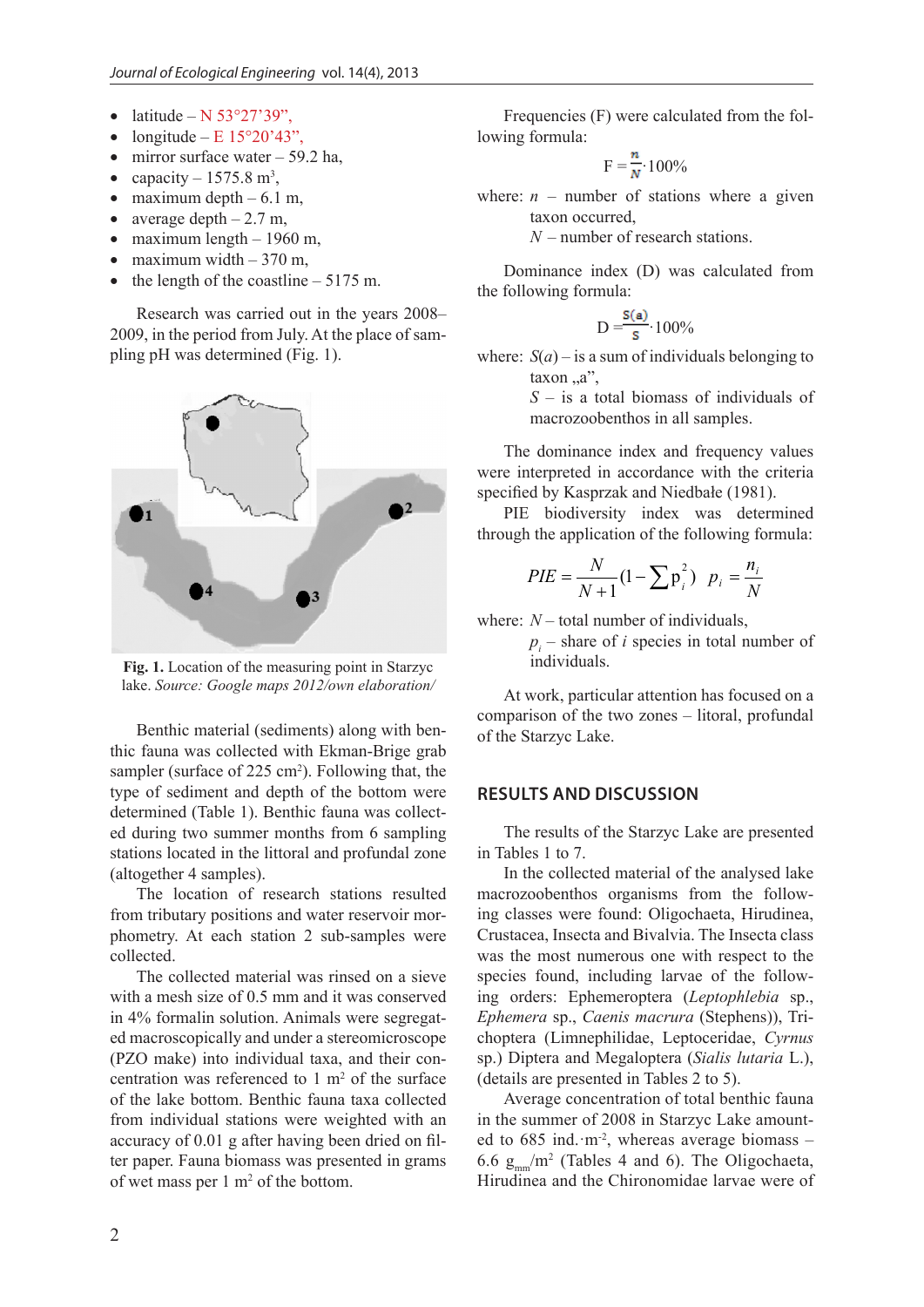**Table 1.** Type of bottom deposits, depth and pH of interstitial waters in measurement points on Starzyc Lake (July, 2008; July, 2009)

| Sampling site no. | Type of bottom deposits                                      | Depth [m] | pH of intersitial waters |
|-------------------|--------------------------------------------------------------|-----------|--------------------------|
|                   | Fine sand, leftover cane, the remains of shells              | 1.5       | 7.09                     |
|                   | Fine sand, autochthonous detritus, the remains of shells     |           | 7.45                     |
|                   | Hamlets tanatocenozowy. seashell scrap (Dreissena)           | 3.5       | 7.19                     |
|                   | Hamlets tanatocenozowy. seashell scrap (Dreissena). detritus | 4.9       | 7.37                     |

**Table 2.** Qualitative amount bottom fauna in the Starzyc Lake in July of 2008

|     |                                        |       | Sampling sites |                          |                          |                |  |
|-----|----------------------------------------|-------|----------------|--------------------------|--------------------------|----------------|--|
| Lp. | Taxa                                   | F [%] |                | Litoral                  | Profundal                |                |  |
|     |                                        |       | 1              | 2                        | 3                        | $\overline{4}$ |  |
| 1.  | Oligochaeta                            | 100   | $\ddot{}$      | $\ddot{}$                | $\ddot{}$                | $+$            |  |
| 2.  | Hirudinea                              |       |                |                          |                          |                |  |
|     | Piscicola sp.                          | 25    |                | $\ddot{}$                |                          |                |  |
|     | Helobdella stagnalis L.                | 25    |                | $\ddot{}$                |                          |                |  |
| 3.  | Isopoda - Asellus aquaticus Racov.     | 25    | $\ddot{}$      | $\overline{\phantom{0}}$ | $\overline{\phantom{0}}$ |                |  |
| 4.  | Ephemeroptera larvae                   |       |                |                          |                          |                |  |
|     | Leptophlebia sp.                       | 25    |                | $\ddot{}$                |                          |                |  |
|     | Ephemera sp.                           | 25    |                | $\ddot{}$                |                          |                |  |
|     | Caenis macrura (Stephens)              | 25    | $\ddot{}$      |                          |                          |                |  |
| 5.  | Trichoptera larvae                     |       |                |                          |                          |                |  |
|     | Limnephilidae                          | 25    |                | $\ddot{}$                |                          |                |  |
|     | Cyrnus sp.                             | 25    | $\ddot{}$      |                          |                          |                |  |
|     | Leptoceridae                           | 25    |                | $\ddot{}$                |                          |                |  |
| 6.  | Diptera larvae                         |       |                |                          |                          |                |  |
|     | Chironomus f.l. plumosus L.            | 100   | $\ddot{}$      | $\ddot{}$                | $\ddot{}$                | $\ddot{}$      |  |
|     | Chaoborus sp.                          | 25    |                |                          | $\ddot{}$                |                |  |
|     | Procladius sp.                         | 50    | $\ddot{}$      | $\ddot{}$                |                          |                |  |
| 7.  | Bivalvia - Dreissena polymorpha Pall.  | 25    | —              | $\ddot{}$                | —                        |                |  |
| 8.  | Megaloptera larvae - Sialis lutaria L. | 25    | $\ddot{}$      | $\overline{\phantom{0}}$ |                          |                |  |
|     | Number of taxa                         |       | 7              | 10                       | 3                        | 2              |  |

**Explanation:**  $F - Turnou$ .

the greatest significance in the littoral zone, constituting 92% of benthic fauna density, whereas only representatives of the Oligochaeta and the Chironomidae larvae were found in the profundal zone.

Average concentration of total benthic fauna in the summer of 2009 in Starzyc Lake amounted to 694 ind.  $m^2$ , whereas average biomass – 7.3 g<sub>mm</sub>/m<sup>2</sup> (Tables 5 and 6). The Oligochaeta, Hirudinea and the Chironomidae larvae were of the greatest significance in the littoral zone, constituting 94% of benthic fauna density, whereas only representatives of the Oligochaeta and the Chironomidae larvae were found in the profundal zone.

The study of 2008 in macrofauna frequency related to the benthic zone showed that the sand-

eating Oligochaetes and the Chironomidae larvae  $(F = 100\%)$  were the most commonly found, and they were categorized according to Tischler's classification as dominant species. *Chironomus f.l. plumosus*  $(F = 100\%)$  were the dominant species among the Chironomidae larvae, while *Procladius* sp. and *Chaoborus* sp. are categorized as accessoric species.

The remaining identified species of benthic fauna were accidental species  $F = 25\%$ .

In 2009 attendance related macrofauna test bed showed that the most common they were mudeating and larvae chironomids, oligochaeta  $(F =$ 100%), which consisted of Tischlera classification of the species is absolutely solid. Among larvae of Chironomidae the species is absolutely integral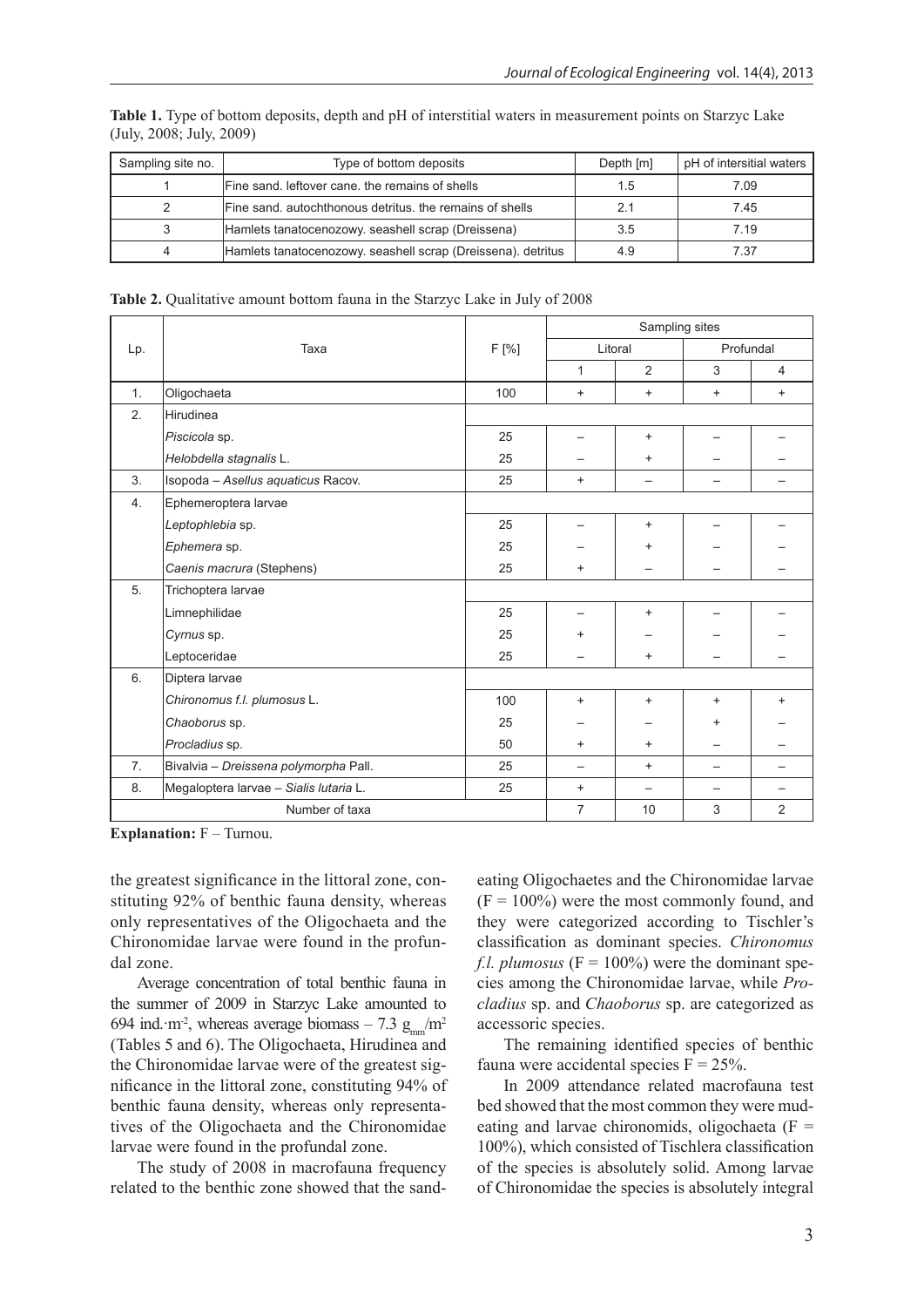|                |                                        |       |                          |           | Sampling sites |                |  |  |
|----------------|----------------------------------------|-------|--------------------------|-----------|----------------|----------------|--|--|
| Lp.            | Taxa                                   | F [%] | Litoral                  |           | Profundal      |                |  |  |
|                |                                        |       | 1                        | 2         | 3              | $\overline{4}$ |  |  |
| 1.             | Oligochaeta                            | 100   | $\ddot{}$                | $\ddot{}$ | $\ddot{}$      | $\ddot{}$      |  |  |
| 2.             | Hirudinea                              |       |                          |           |                |                |  |  |
|                | Piscicola sp.                          | 25    |                          | $\ddot{}$ |                |                |  |  |
|                | Helobdella stagnalis L.                | 25    |                          | $\ddot{}$ |                |                |  |  |
| 3.             | Isopoda - Asellus aquaticus Racov.     | 50    | $\ddot{}$                | $\ddot{}$ |                |                |  |  |
| 4.             | Ephemeroptera larvae                   |       |                          |           |                |                |  |  |
|                | Leptophlebia sp.                       | 25    |                          | $\ddot{}$ |                |                |  |  |
|                | Ephemera sp.                           | 25    | $\ddot{}$                |           |                |                |  |  |
|                | Caenis macrura (Stephens)              | 25    | $\ddot{}$                |           |                |                |  |  |
| 5.             | Trichoptera larvae                     |       |                          |           |                |                |  |  |
|                | Limnephilidae                          | 25    |                          | $\ddot{}$ |                |                |  |  |
|                | Cyrnus sp.                             | 25    | +                        |           |                |                |  |  |
|                | Leptoceridae                           | 25    |                          | $\ddot{}$ |                |                |  |  |
| 6.             | Diptera larvae                         |       |                          |           |                |                |  |  |
|                | Chironomus f.l. plumosus L.            | 100   | $+$                      | $\ddot{}$ | $+$            | $\ddot{}$      |  |  |
|                | Chaoborus sp.                          | 25    |                          |           |                |                |  |  |
|                | Procladius sp.                         | 50    | $\ddot{}$                | $\ddot{}$ |                |                |  |  |
| 7.             | Bivalvia - Dreissena polymorpha Pall.  | 25    | $\overline{\phantom{0}}$ | $\ddot{}$ |                |                |  |  |
| 8.             | Megaloptera larvae - Sialis lutaria L. | 25    | $\ddot{}$                |           |                |                |  |  |
| Number of taxa |                                        |       | 8                        | 10        | 3              | $\overline{2}$ |  |  |

**Table 3.** Qualitative amount bottom fauna in the Starzyc Lake in July of 2009

**Explanation:** F – Turnout.

**Table 4.** Condensing of macrozoobenthos – C (10<sup>2</sup> individuals per m<sup>-2</sup>) and wet mass M ( $g_{mm}$  m<sup>-2</sup>) at examined measurement stations on Starzyc Lake (July of 2008)

|     |                                        | Sampling sites |          |              |          |             |             |                |             |  |
|-----|----------------------------------------|----------------|----------|--------------|----------|-------------|-------------|----------------|-------------|--|
|     | Taxa                                   | Litoral        |          |              |          | Profundal   |             |                |             |  |
| Lp. |                                        | 1              |          | 2            |          | 3           |             | $\overline{4}$ |             |  |
|     |                                        | C              | M        | $\mathsf{C}$ | M        | C           | M           | C              | M           |  |
| 1.  | Oligochaeta                            | 7.5            | 2.8      | 9.3          | 3.7      | 5.2         | 1.6         | 4.6            | 1.1         |  |
| 2.  | Hirudinea                              | $\Omega$       | $\Omega$ | 2.7          | 0.5      | 0           | $\Omega$    | 0              | $\Omega$    |  |
|     | Piscicola sp.                          | 0              | $\Omega$ | 1.6          | 0.3      | 0           | 0           | 0              | $\mathbf 0$ |  |
|     | Helobdella stagnalis L.                | $\Omega$       | $\Omega$ | 1.1          | 0.2      | 0           | 0           | 0              | $\mathbf 0$ |  |
| 3.  | Isopoda - Asellus aquaticus Racov.     | 1.2            | 0.3      | 0            | $\Omega$ | 0           | $\mathbf 0$ | $\mathbf 0$    | $\mathbf 0$ |  |
| 4.  | Ephemeroptera larvae                   | 0.8            | 0.2      | 0.6          | 0.24     | 0           | $\Omega$    | 0              | $\Omega$    |  |
|     | Leptophlebia sp.                       | 0              | $\Omega$ | 0.4          | 0.17     | 0           | 0           | 0              | 0           |  |
|     | Ephemera sp.                           | $\Omega$       | $\Omega$ | 0.2          | 0.07     | 0           | 0           | 0              | $\Omega$    |  |
|     | Caenis macrura (Stephens)              | 0.8            | 0.2      | $\Omega$     | $\Omega$ | 0           | 0           | 0              | $\mathbf 0$ |  |
| 5.  | Trichoptera larvae                     | 1.4            | 0.9      | 1.6          | 0.8      | $\Omega$    | $\Omega$    | $\Omega$       | $\Omega$    |  |
|     | Limnephilidae                          | $\Omega$       | $\Omega$ | 0.9          | 0.6      | $\Omega$    | $\Omega$    | $\Omega$       | $\Omega$    |  |
|     | Cyrnus sp.                             | 1.4            | 0.9      | $\Omega$     | $\Omega$ | $\mathbf 0$ | $\mathbf 0$ | 0              | $\mathbf 0$ |  |
|     | Leptoceridae                           | $\Omega$       | $\Omega$ | 0.7          | 0.2      | $\Omega$    | $\Omega$    | $\Omega$       | $\Omega$    |  |
| 6.  | Diptera larvae                         | 2.5            | 2.3      | 3.3          | 2.9      | 1.7         | 3.6         | 0.7            | 1.9         |  |
|     | Chironomus f.l.<br>plumosus L          | 0.9            | 1.2      | 0.5          | 1.1      | 0.4         | 0.8         | 0.7            | 1.9         |  |
|     | Chaoborus sp.                          | $\Omega$       | $\Omega$ | $\Omega$     | $\Omega$ | 1.3         | 2.8         | $\Omega$       | $\mathbf 0$ |  |
|     | Procladius sp.                         | 1.6            | 1.1      | 2.8          | 1.8      | 0           | $\mathbf 0$ | $\mathbf 0$    | $\mathbf 0$ |  |
| 7.  | Bivalvia - Dreissena polymorpha Pall.  | $\Omega$       | $\Omega$ | 0.1          | 0.7      | 0           | $\mathbf 0$ | 0              | $\mathbf 0$ |  |
| 8.  | Megaloptera larvae - Sialis lutaria L. | 0.8            | 2.9      | 0            | $\Omega$ | 0           | $\Omega$    | $\Omega$       | $\Omega$    |  |
|     | Σ                                      | 14.2           | 9.4      | 17.6         | 8.8      | 6.9         | 5.2         | 5.3            | 3.0         |  |
|     | <b>Biodiversity index PIE</b>          | 1.084          |          |              | 0.841    | 0.539       |             | 0.716          |             |  |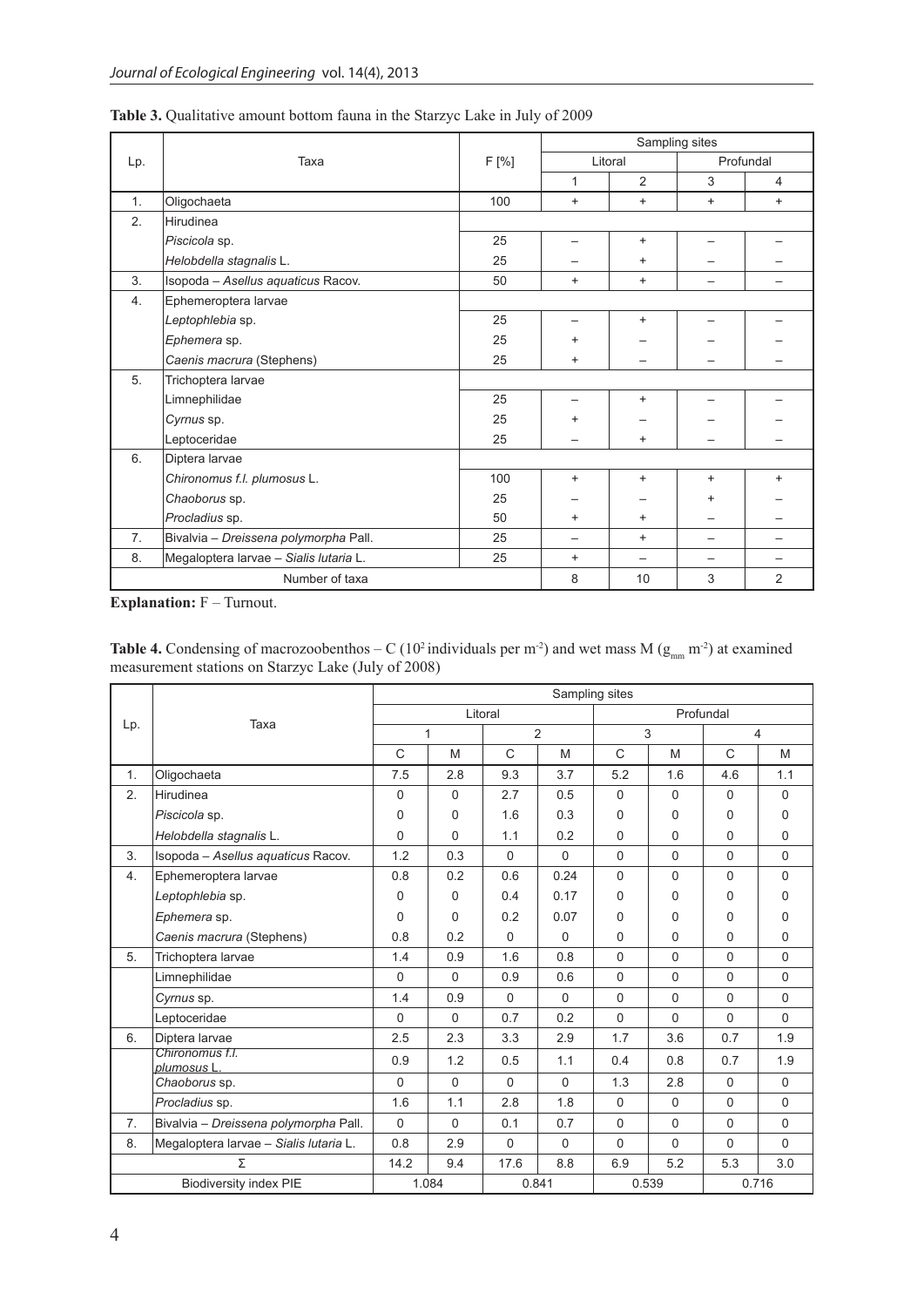|     |                                           | Sampling sites |          |                |              |              |             |                |             |
|-----|-------------------------------------------|----------------|----------|----------------|--------------|--------------|-------------|----------------|-------------|
|     | Taxa                                      | Litoral        |          |                |              | Profundal    |             |                |             |
| Lp. |                                           | $\mathbf{1}$   |          | $\overline{2}$ |              | 3            |             | $\overline{4}$ |             |
|     |                                           | $\mathsf{C}$   | M        | $\mathsf{C}$   | M            | $\mathsf{C}$ | M           | $\mathsf{C}$   | M           |
| 1.  | Oligochaeta                               | 5.5            | 2.8      | 9.5            | 3.9          | 6.2          | 2.7         | 5.4            | 2.1         |
| 2.  | Hirudinea                                 | 0              | $\Omega$ | 1.5            | 0.4          | 0            | $\mathbf 0$ | $\Omega$       | $\Omega$    |
|     | Piscicola sp.                             | $\Omega$       | 0        | 0.9            | 0.3          | $\Omega$     | $\Omega$    | $\Omega$       | $\Omega$    |
|     | Helobdella stagnalis L.                   | $\Omega$       | 0        | 0.6            | 0.1          | $\Omega$     | $\Omega$    | $\Omega$       | $\Omega$    |
| 3.  | Isopoda - Asellus aquaticus<br>Racov.     | 0.6            | 0.1      | 0.9            | 0.3          | $\Omega$     | $\mathbf 0$ | $\Omega$       | $\Omega$    |
| 4.  | Ephemeroptera larvae                      | 1.1            | 0.38     | 0.4            | 0.1          | $\Omega$     | $\Omega$    | $\Omega$       | $\Omega$    |
|     | Leptophlebia sp.                          | $\Omega$       | $\Omega$ | 0.4            | 0.1          | $\Omega$     | $\Omega$    | $\Omega$       | $\Omega$    |
|     | Ephemera sp.                              | 0.3            | 0.08     | $\mathbf 0$    | 0            | 0            | 0           | 0              | $\mathbf 0$ |
|     | Caenis macrura (Stephens)                 | 0.8            | 0.3      | $\mathbf 0$    | $\Omega$     | 0            | $\Omega$    | $\Omega$       | $\Omega$    |
| 5.  | Trichoptera larvae                        | 0.8            | 0.9      | 1.2            | 1.6          | $\Omega$     | $\Omega$    | $\Omega$       | $\mathbf 0$ |
|     | Limnephilidae                             | $\Omega$       | $\Omega$ | 0.4            | 0.5          | $\Omega$     | $\Omega$    | 0              | $\Omega$    |
|     | Cyrnus sp.                                | 0.8            | 0.9      | $\Omega$       | $\mathbf{0}$ | $\Omega$     | $\Omega$    | $\Omega$       | $\Omega$    |
|     | Leptoceridae                              | $\Omega$       | $\Omega$ | 0.8            | 1.1          | $\Omega$     | $\Omega$    | $\Omega$       | $\Omega$    |
| 6.  | Diptera larvae                            | 1.4            | 1.5      | 1.3            | 1.0          | 1.9          | 2.9         | 1.9            | 3.5         |
|     | Chironomus f.l.<br>plumosus L.            | 0.9            | 1.4      | 0.5            | 0.7          | 1.6          | 2.1         | 1.9            | 3.5         |
|     | Chaoborus sp.                             | $\Omega$       | $\Omega$ | $\Omega$       | $\Omega$     | 0.3          | 0.8         | $\Omega$       | $\Omega$    |
|     | Procladius sp.                            | 0.5            | 0.1      | 0.8            | 0.3          | $\mathbf 0$  | $\mathbf 0$ | 0              | $\mathbf 0$ |
| 7.  | Bivalvia - Dreissena<br>polymorpha Pall.  | $\Omega$       | $\Omega$ | 0.7            | 2.3          | $\Omega$     | $\Omega$    | $\Omega$       | $\Omega$    |
| 8.  | Megaloptera larvae - Sialis<br>lutaria L. | 0.6            | 2.8      | $\Omega$       | $\mathbf 0$  | $\Omega$     | $\Omega$    | $\Omega$       | $\Omega$    |
|     | Σ                                         | 10.0           | 8.5      | 15.5           | 9.6          | 8.1          | 5.6         | 7.3            | 5.6         |
|     | <b>Biodiversity index PIE</b>             |                | 1.287    |                | 0.847        | 0.507        |             | 0.635          |             |

**Table 5.** Condensing of macrozoobenthos – C (10<sup>2</sup> individuals per m<sup>-2</sup>) and wet mass M ( $g_{mm}$  m<sup>-2</sup>) at examined measurement stations on Starzyc Lake (July of 2009)

## **Table 6.** Macrozoobenthos condensing in summer of Starzyc Lake

| Lp. | Taxa                                   | Density of macrozoobenthos<br>[indiv. $m^{-2}$ ] |       |         |  |  |
|-----|----------------------------------------|--------------------------------------------------|-------|---------|--|--|
|     |                                        | 2008                                             | 2009  | average |  |  |
| 1.  | Oligochaeta                            | 362                                              | 384   | 373     |  |  |
| 2.  | <b>Hirudinea</b>                       | 32                                               | 21    | 27      |  |  |
| 3.  | Isopoda - Asellus aquaticus Racov.     | 15                                               | 19    | 17      |  |  |
| 4.  | Ephemeroptera larvae                   | 18                                               | 20    | 19      |  |  |
| 5.  | Trichoptera larvae                     | 19                                               | 24    | 22      |  |  |
| 6.  | Diptera larvae                         | 193                                              | 158   | 176     |  |  |
| 7.  | Bivalvia - Dreissena polymorpha Pall.  | 8                                                | 30    | 19      |  |  |
| 8.  | Megaloptera larvae - Sialis lutaria L. | 38                                               | 35    | 37      |  |  |
| Σ   |                                        | 685                                              | 694   | 690     |  |  |
|     | <b>Biodiversity index PIE</b>          | 0.795                                            | 0.819 | 0.807   |  |  |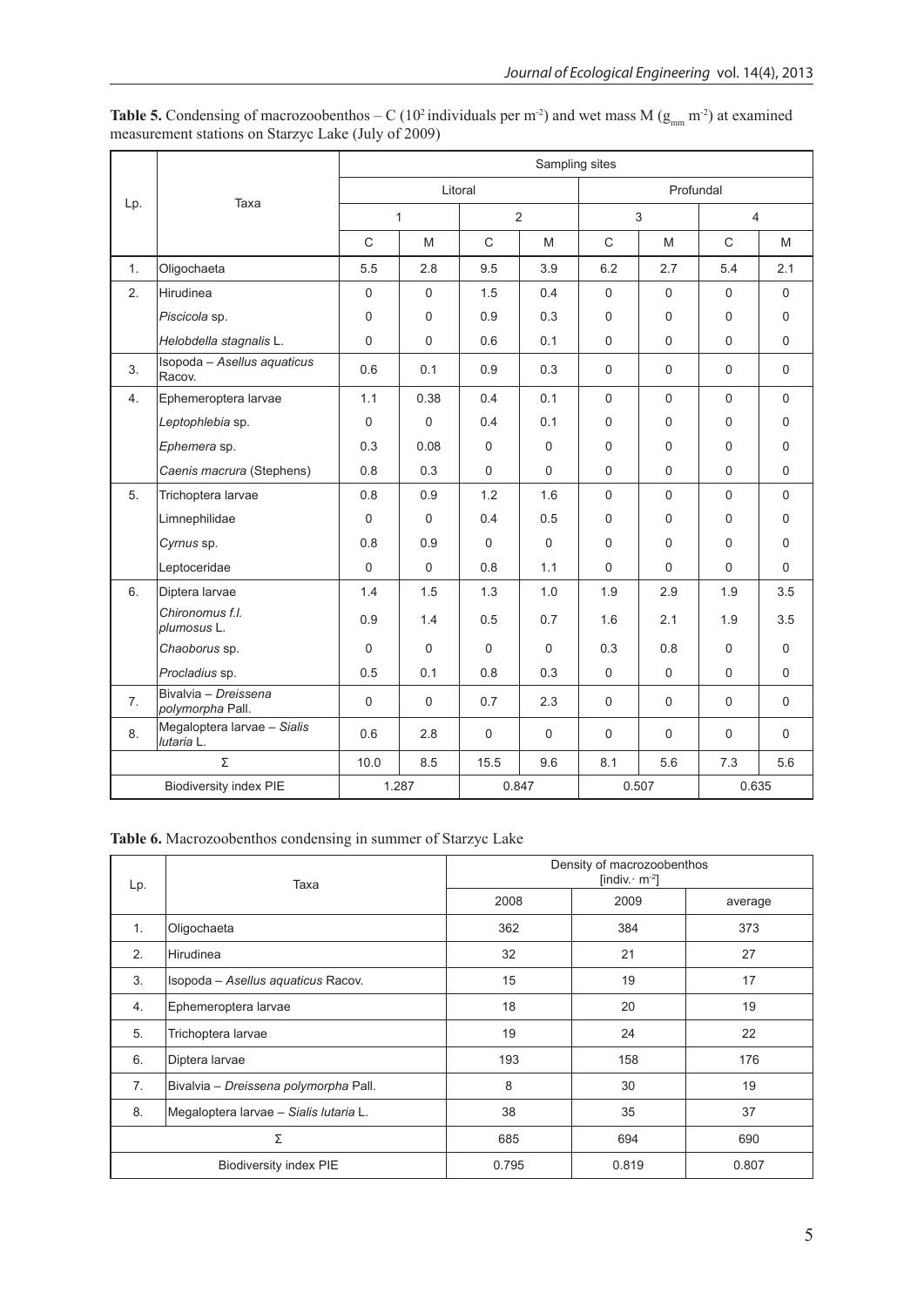|                                   | Density of macrozoobenthos (indiv. $m2$ ) |                                                 |                              |                                 |                        |  |  |  |  |
|-----------------------------------|-------------------------------------------|-------------------------------------------------|------------------------------|---------------------------------|------------------------|--|--|--|--|
| Taxa                              | Lakes                                     |                                                 |                              |                                 |                        |  |  |  |  |
|                                   | Jamno                                     | Gardno<br>(Piór-Zasada 1997) (Piór-Zasada 1997) | Krzynia<br>(Gostomczyk 2005) | Lubowidzkie<br>(Obolewski 2006) | Starzyc<br>(by author) |  |  |  |  |
| Oligochaeta                       | 272                                       | 1669                                            | 666                          | 979                             | 373                    |  |  |  |  |
| Hirudinea                         | 0                                         | 11                                              | 48                           | 99                              | 27                     |  |  |  |  |
| lCrustacea                        | 0                                         | 0                                               | 146                          | $\overline{2}$                  | 0                      |  |  |  |  |
| Ephemeroptera<br>llarvae          | 0                                         | 2                                               | 22                           | 4                               | 19                     |  |  |  |  |
| Megaloptera Sialis lutaria        | 0                                         | 0                                               | 28                           | 6                               | 37                     |  |  |  |  |
| Trichoptera larvae                | $\Omega$                                  | 0                                               | 53                           | 12                              | 22                     |  |  |  |  |
| Diptera larvae                    | 487                                       | 2427                                            | 674                          | 276                             | 176                    |  |  |  |  |
| Caretopogonidae                   | 0                                         | $\overline{2}$                                  | 0                            | $\Omega$                        | $\Omega$               |  |  |  |  |
| Gastropoda                        | 0                                         | 0                                               | 7                            | $\mathbf 0$                     | 0                      |  |  |  |  |
| Bivalvia-<br>Dreissena polymorpha | 0                                         | 0                                               | 123                          | $\overline{4}$                  | 19                     |  |  |  |  |
| IΣ                                | 759                                       | 4111                                            | 1767                         | 1382                            | 690                    |  |  |  |  |
| Numer of taxa                     | 2                                         | 5                                               | 9                            | 8                               | 7                      |  |  |  |  |
| <b>Biodiversity index PIE</b>     | 0.920                                     | 0.973                                           | 1.990                        | 0.940                           | 0.807                  |  |  |  |  |

**Table 7.** Comparison of macrozoobenthos condensing in summer in some lakes of Western and Northern Polish

were *Chironomus f.l. plumosus* (F = 100%). However, *Asellus aquaticus* Racov. and *Chaoborus* sp. are categorized as accessoric species.

Comparison of average density of benthic fauna in the studied lake to the studies of benthic fauna of selected lakes in north-western Poland shows substantial changes in the density of the analysed taxa (details are presented in Table 7). Against this background, Starzyc Lake features a significant macrozoobenthos density, since higher values were found only in Lakes Gardno, Lubowidzkie [43] and Krzynia Lake [23] (details are presented in Table 7).

In relation to other lakes, a large number of taxa occur in Starzyc Lake, however, as a result of its non-harmonic distribution, it does not translate into the value of PIE biodiversity index (details are presented in Tables 4 to 7).

On the basis of the summer analyses of macrozoobenthos studies in the lakes of northern and western Poland presented by Piór-Zasada 1997, Gostomczyk 2005, Obolewski 2006 conclusion arises that the Oligochaeta develops with high intensity in Starzyc Lake (details are presented in Tables 6 and 7).

The dominance of the Oligochaeta, the Chironomidae larvae and a high number of *Chaoborus* sp. in north-western Poland lakes demonstrates the eutrophication processes in those water bodies (details are presented in Tables 6 and 7).

The density and biomass distribution in the analysed Starzyc Lake demonstrates the occurrence of unfavourable changes which may lead to eutrophication in the shallowest layers of the body reservoir and in the zone at the depth of 4.9 m (details are presented in Tables 1 to 5). The littoral zone of the studied lake features high density and significant benthic fauna biomass with low values of PIE biodiversity index (details are presented in Tables 4 to 7). These conditions may have been caused by contamination inflow from the farming fields surrounding the lake as well as by intensive tourist traffic. Favourable trophic conditions in Starzyc Lake are found at the depth of 2.1 m, where high macrozoobenthos density and biomass are accompanied by the highest biodiversity index (details are presented in Tables 6 and 7).

## **CONCLUSION**

During the summer stagnation the benthic fauna of Starzyc Lake was qualitatively poor, what constitutes a proof of its significant biological degradation.

The Oligochaeta dominated in the macrozoobenthos of the studied lake in respect of its density, while the Chironomidae larvae dominated in respect of wet mass. It is a situation typically found in eutrophicated water reservoirs.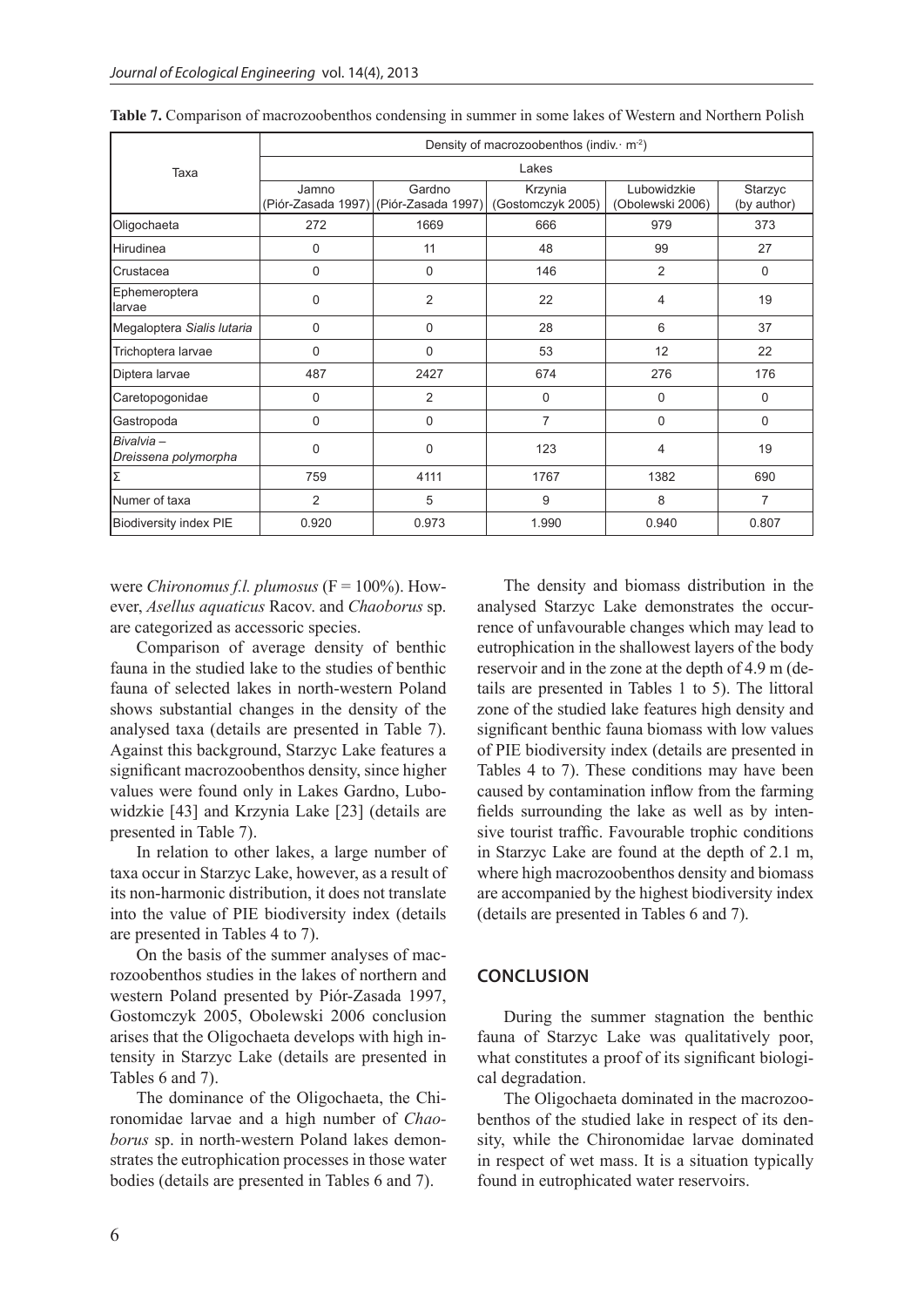#### **REFERENCES**

- 1. Bajkiewicz-Grabowska E. 1985. Struktura fizyczno-geograficzne zlewni jako podstawa oceny dostawy materii biogennej do jezior. Pr. Stud. Geogr., 7: 65-89.
- 2. Bajkiewicz-Grabowska E. 1987. Ocena naturalnej podatności jezior na degradację i rola zlewni w tym procesie. Wiad. Ekol., 33(3): 279-289.
- 3. Bajkiewicz-Grabowska E. 1990. Stopień naturalnej podatności jezior na eutrofizację na przykładzie wybranych jezior Polski. Gospod. Wod., 12: 270-272.
- 4. Bécares E. 2006. Limnology of natural systems for wastewater treatment. Ten years of periences at the Experimental Field for Low-Cost Sanitation in Mansilla de las Mulas (León, Spain). Limnetica, 25: 143-154.
- 5. Cyraniak E., Daniszewski P., Draszawka-Bołzan B. 2012. Characteristics of selected quality parameters of the swimming pools port in Świnoujście. International Letters of Chemistry, Physics and Astronomy, 5, 88-95.
- 6. Cyraniak E., Daniszewski P., Draszawka-Bołzan B. 2012. Characteristics of selected quality parameters of the swimming pools port in Szczecin. International Letters of Chemistry, Physics and Astronomy, 5, 96-103.
- 7. Cyraniak E., Daniszewski P., Draszawka-Bołzan B. 2013. Characteristics of the physical and chemical parameters of water in pools of port in Szczecin in 2009. International Letters of Chemistry, Physics and Astronomy, 1, 70-77.
- 8. Cyraniak E., Daniszewski P., Draszawka-Bołzan B. 2013. Characteristics of the physical and chemical parameters of water in pools of port in Świnoujście in 2009. International Letters of Chemistry, Physics and Astronomy, 1, 78-84.
- 9. Daniszewski P. 2012. Activity of total alkaline phosphatase in water of the Barlinek lake International Letters of Chemistry, Physics and Astronomy, 1, 13-16.
- 10. Daniszewski P. 2012. Water quality of the surfaces waters of the Barlinek Lake of the during stagnation time of 2008. International Letters of Chemistry, Physics and Astronomy, 2, 35-41.
- 11. Daniszewski P. 2012. Activity of total alkaline phosphatase in water of the Barlinek Lake of the during stagnation time of 2008. International Letters of Chemistry, Physics and Astronomy, 2, 42-45.
- 12. Daniszewski P. 2012. The C:N ratio of the analyzed of bottom sediments of the Barlinek Lake (spring, summer and autumn of 2008). International Letters of Chemistry, Physics and Astronomy, 2, 46-52.
- 13. Daniszewski P., Draszawka-Bołzan B. 2012. Influence of waste disposal sites on the environment in

Miedzyzdoje of 2005–2007. International Letters of Chemistry, Physics and Astronomy, 3, 73-79.

- 14. Daniszewski P., Draszawka-Bołzan B. 2012. Water quality of the surfaces waters of the swimming pools port in Swinoujscie. International Letters of Chemistry, Physics and Astronomy, 4, 96-102.
- 15. Daniszewski P., Konieczny R. 2013. Evaluation of chemical and physico-chemical indicators of water and bottom macrofauna the Resko Lake on the basis of the European Union Water Framework Directive. International Letters of Chemistry, Physics and Astronomy, 5, 86-96.
- 16. Daniszewski P., Konieczny R. 2013. Heavy Metal Content in Water of Resko Lake (North-West Poland) International Letters of Chemistry, Physics and Astronomy, 8(3), 279-287.
- 17. DIRECTIVE 2000/60/EC of the European Parliament and of the Council of 23 October 2000 establishing a framework for Community action in the field of water policy. 2000. Off. J. Eur. Commun. L 327, 22 December.
- 18. Domagała J., Kubiak J., Tadajewski A., Trzebiatowski R. 1982. Możliwości chowu pstrąga tęczowego w eutroficznych wodach estuariowych. Zesz. Nauk. AR Szczec. Ser. Ryb. Mor. Technol. Żywn., 93(12): 81-103.
- 19. Eaton A.D., Clesceri L.S., Greenberg A.E., (Eds) 1995. Standard Methods for the Examination of Water and Wastewater. Ed. American Public Health Assoc., Washington.
- 20. Ejsmont-Karabin J. 1995. Rotifer occurrence in relation to age, depth and trophic state of quarry lakes. Hydrobiologia, 313/314, 21-28.
- 21. Fleituch T., Soszka H., Kudelska D., Kownacki A. 2002. Large Rivers, vol. 13, Arch. Hydrobiol. Suppl., 141/3, No 3-4, 225-239
- 22. Garcia-Criado F., Tomé A., Vega F.J., Antolin C. 1999. Hydrobiologia, Kluwer Academic Publishers, Leon, 394, 209-217.
- 23. Gostomczyk J. 2005. Makrozoobentosu characteristics of wypłyconego reservoir dam Krzynia. Master's thesis, PAP Słupsk.
- 24.Jańczak J. 1996. Atlas jezior Polski. T. 1. Bogucki Wydawnictwo Naukowe, Poznań.
- 25. Kajak Z. 1979. Eutrofizacja jezior. PWN, Warszawa: 1-233.
- 26. Kajak Z. 1980. Influence of phosphorus loads and of some limnological processes on the purity of lake water. Hydrobiologia, 72: 43-50.
- 27. Kalff J. 2002. Limnology. Prentice Hall Ltd., New Jersey: 1-592.
- 28. Kasprzak K., Niedbała W. 1981. The methods used in soil zoology. PWN, Warszawa.
- 29. Kownacki A., Soszka H. 2004. Guidelines for the evaluation of the status of rivers on the basis of